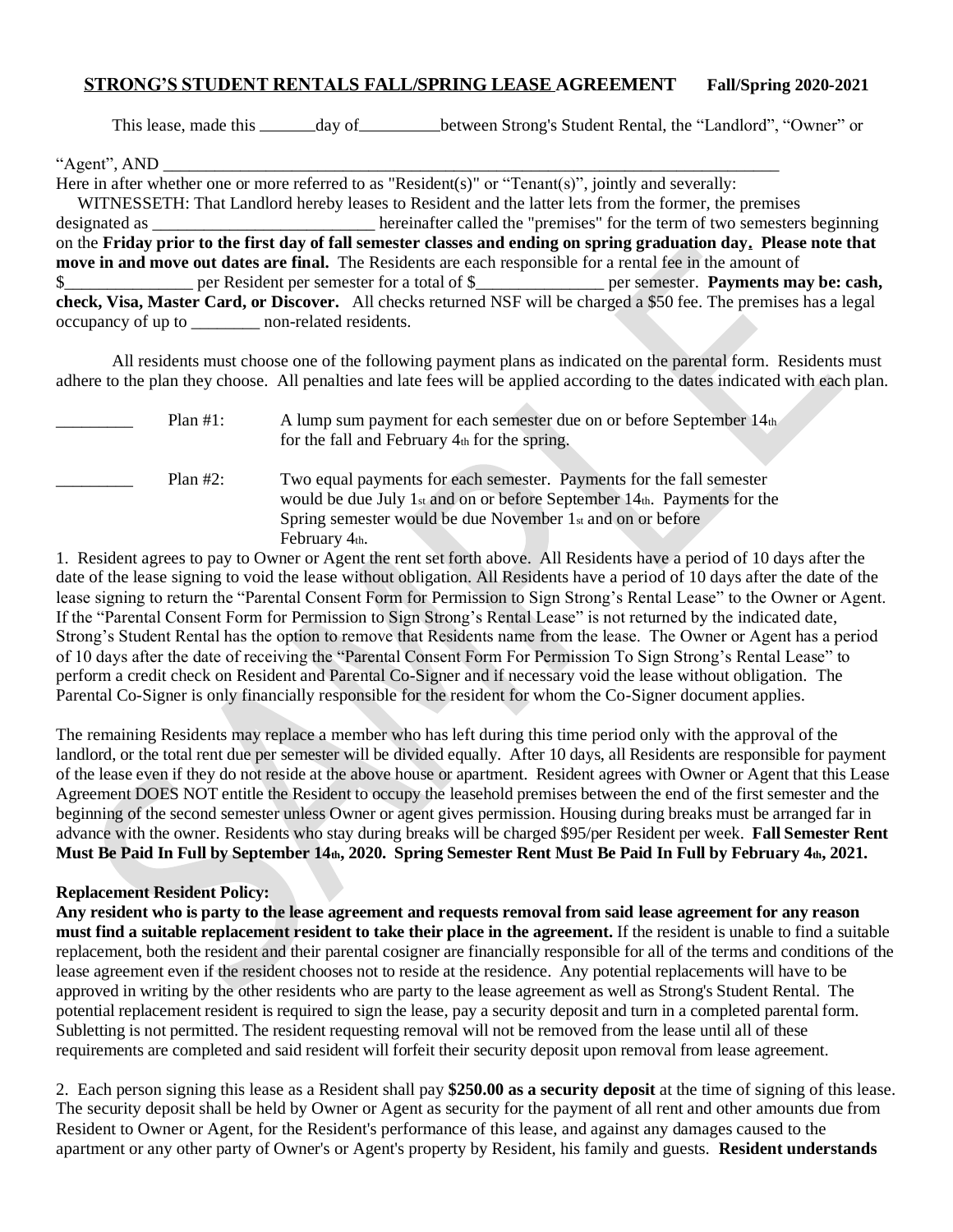**and agrees that the security deposit may not be applied as rent or against any other amount due from Resident to Owner or Agent, or any other expense incurred by resident during the term of the lease, without Owner's or Agent's written consent.** Residents understand and agree that said deposit is forfeited if a resident desires to be removed from the lease agreement and finds a suitable replacement who meets all of the terms and conditions of a replacement resident as determined by Landlord. Within thirty (30) days following termination of this lease, Owner or Agent shall return the security deposit, less any deductions from it on account of amounts owed by Resident or Owner or Agent to Resident by check payable to all persons signing this lease mailed to a forwarding address which must be furnished by Resident in writing. RESIDENT IS ADVISED TO BE AWARE OF HIS RIGHTS UNDER "THE LANDLORD AND TENANT ACT OF 1951,'ACT OF APRIL 6, 1951, P.L.69, AS AMENDED BY THE ACT OF DECEMBER 29, 1972, P.L.No. 363.

3. Resident agrees to use the apartment only as the personal residence of Resident and not to assign this lease or sublet the apartment, without the written consent of Owner or Agent. Resident agrees not to alter or make additions to the apartment, its painting or its fixtures and appliances without Owner's or Agent's written consent. Resident agrees not to do or to permit any act or practice injurious to the building, which may be unreasonably disturbing to other residents, which may affect the insurance on the building or which are contrary to any law. Residents are not permitted to enter or have access to basements or other areas of the premises that are locked by the owner. The Rules and Regulations on the attached Schedule "A" are incorporated herein. Tenant agrees to obey all Rules and Regulations for the leased property. If Tenant violates any Rules or Regulations for the leased property, Tenant violates this lease. The Rules and Regulations are hereby incorporated into and made an integral part of this Lease.

Landlord reserves the right to alter, amend, and/or supplement the Rules and Regulations from time to time, and Tenant shall be subject to such altered, amended, and supplemented Rules and Regulations as provided to Tenant on Landlord's website.

4. Residents understand that the equipment for utilities to serve the premises is installed therein and Resident agrees that the cost of the utilities shall be paid as follows:

| Electricity for premises           | to be paid by | Landlord | Resident                 |
|------------------------------------|---------------|----------|--------------------------|
| Natural gas for premises           | to be paid by | Landlord | Resident (if applicable) |
| Water consumption for premises     | to be paid by | Landlord | Resident                 |
| Cable T.V. and or Internet service | to be paid by | Landlord | Resident                 |
| Garbage Service                    | to be paid by | Landlord | Resident                 |
| Sewer and Recycling Fee            | to be paid by | Landlord | Resident                 |

Any utilities paid for by Resident must be paid in full upon termination of this lease, and Resident understands and agrees that the Security Deposit is not to be used for any unpaid balance due any utility company. Resident agrees that Owner or Agent shall have the right temporarily to stop the service of electricity or water in the event of accident affecting the same or to facilitate repairs or alterations made in the premises or elsewhere in Owner or Agent's property. Owner or Agent shall have no liability for failure to supply heat, air conditioning, hot water or other services or utilities when such failure shall be beyond Owner's or Agent's control or to enable Owner or Agent to service or repair installations. Owner shall not be responsible for any related damages to Resident's personal property.

5. Resident agrees to use due care in the use of the apartment, the appliances therein, and all other parts of Owner's or Agent's property, and to give notice to Owner or Agent of the need for repair thereof. Owner or Agent will make necessary repairs to the apartment and the appliances therein within reasonable time after Resident notifies Owner or Agent of the need for repairs. The owner is responsible for the cost of routine repair and maintenance. Resident is responsible for the cost of any repair or maintenance which is necessary due to any act or lack of care on the part of Resident, members of Resident's family, or his visitors. The cost of repairs shall mean the cost of materials plus installation. Any repair done by Owner or Agent as a result of an act or lack of care on the part of the Resident, shall be paid for by Resident within five (5) days after Owner presents bill to Resident.

6. Resident agrees that Owner or Agent shall not be liable for property damage, personal injury or losses due to theft occurring in the apartment or elsewhere on Owner's or Agent's property.

7. Occupancy of the premises prior to the beginning of the term of this lease is at the discretion of the Owner or Agent. If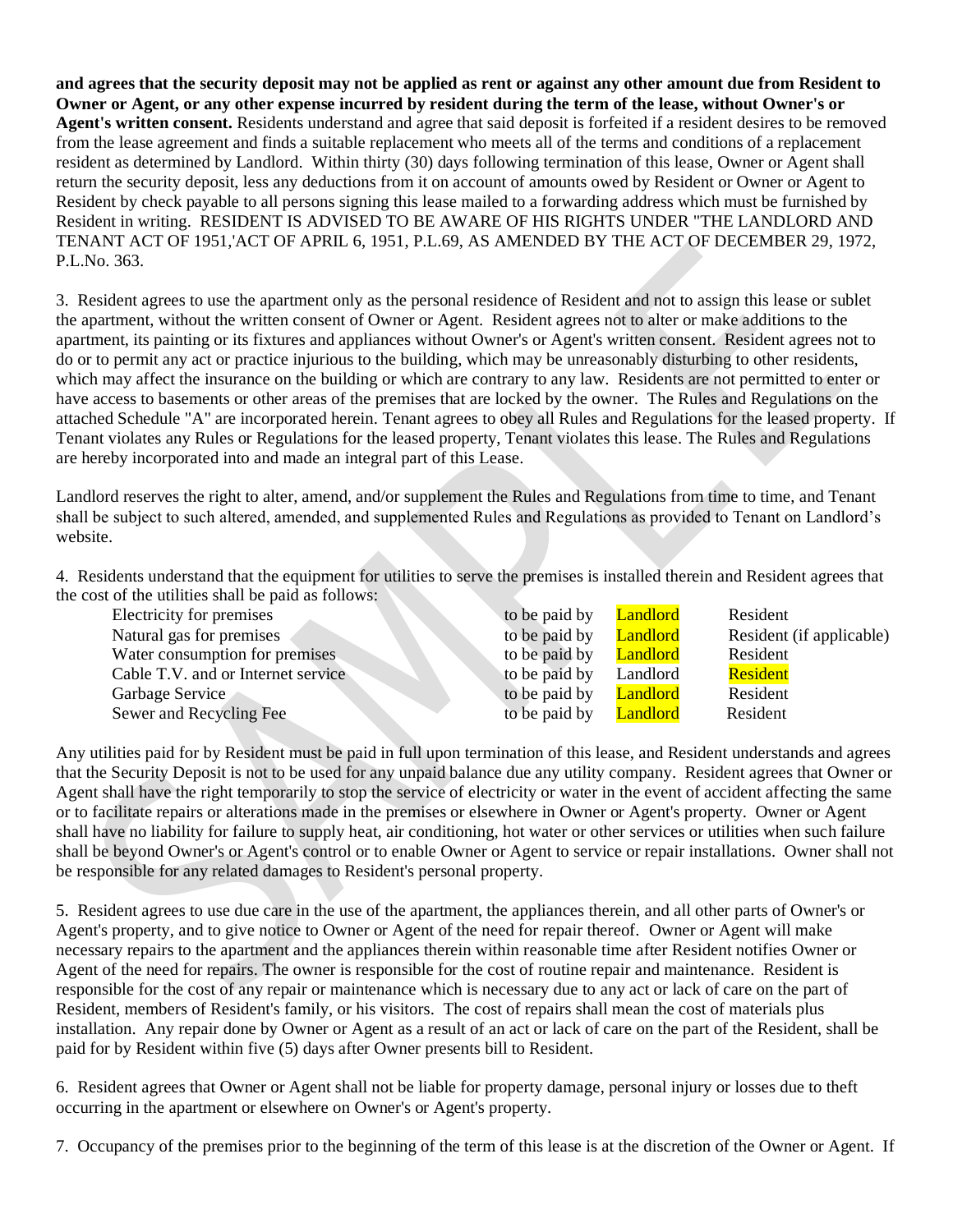a Resident shall occupy the premises prior to the beginning of the term, such occupancy shall be subject to the terms of this lease, and Resident shall pay prior to occupying the premises rent for the same period from the date of such occupancy to the beginning of said term at a rate of \$40 per day. The Resident shall be responsible to place required utilities as outlined in number four (4) in their name prior to the move in date.

8. If the apartment is damaged by fire or other casualty, Owner or Agent shall repair it within a reasonable time and rent shall continue unless the casualty renders the Apartment uninhabitable, in which case this lease shall terminate and Resident, upon payment of all rent to the date the apartment is surrendered, shall not be liable for any further rent. If only a portion of the apartment is rendered uninhabitable, the Resident may, with mutual agreement of Owner or Agent, alternatively choose to continue in possession and shall thereupon be entitled to a pro rate reduction in the amount of rent, provided that election to proceed under this alternative shall not be a waiver of the Resident's right to terminate the lease if repairs are not made within a reasonable time. If the fire or other casualty is caused by the act or negligence of Tenant, Tenant's family or persons who are on the leased property with the permission of Tenant, Tenant shall pay for all repairs and all other damage and this Lease will remain in effect and Tenant will be required to continue paying rent even if Tenant cannot occupy the leased property.

9. Tenant shall be responsible for the prevention of growth and accumulation of mold within the leased property. Tenant is advised to keep the dwelling area clean and free of visible moisture and/or mold on any surfaces within the leased property including wood structures, windowsills, floors, bathroom ceilings, bathroom walls, and other surfaces. Should any water leak or any other water damage occur within the leased property, Tenant is required to notify Landlord immediately so that remedial measures can be taken to avoid any further damage to the unit that may result from either the water or any mold that may increase damage. In the event that Tenant fails to comply with this notification requirement, Tenant will be held responsible for any physical as well as monetary damages that accrue to the leased property and any adjacent areas. Physical property and health related damages can result in substantial economic consequences to the responsible party.

If Tenant is responsible for the water leak or damage and/or fails to notify Landlord, Tenant will be held responsible for any physical and/or monetary damages that accrue to the leased property, adjacent areas, or individuals affected thereby. Tenant hereby agrees to indemnify and hold Landlord harmless from any injuries (physical and/or economic) sustained by Tenant and/or any other individual that result from water damage and/or mold accumulation for which Tenant is responsible.

10. Landlord agrees to have insurance on the building where the leased property is located. Tenant's own personal property is not insured by Landlord's insurance. Tenant is responsible for Tenant's own personal property, as well as the person property of Tenant's family and/or Tenants' guests that is located in or around the leased property.

Tenant agrees to do nothing to cause a cancellation or an increase in Landlord's fire or liability insurance. If Tenant causes an increase in insurance premiums on the leased property and/or the building of which the leased property is a part, Tenant agrees to pay as additional rent such increase. Non-payment of additional rent gives Landlord the same rights against Tenant as if Tenant failed to pay the rent.

11. Tenant agrees that landlord is not responsible to Tenant, Tenant's family or Tenant's guests for damage or injury caused by water, snow or ice that comes on the leased property except to the extent that such injuries are due to Landlord's gross negligence or failure to comply with the terms of this lease.

12. Tenant agrees that Tenant, Tenant's family, and all of Tenant's guests/invitees shall permit Landlord at any time to erect and maintain on the leased property "Sale", "Rent" or "Information" signs that inform the public that the leased property is available, and direct the public to the owner or agent.

13. The Owner, his Agent, or any person authorized by him, without the prior specific consent of Resident, which consent shall not be unreasonably withheld, shall have the right to enter the apartment at reasonable times to inspect, make repairs or alterations as needed, to enforce this lease, and to show the apartment to prospective residents; provided, however, that Residents consent shall not be necessary in case of emergency.

14. This lease confers no rights on Resident to use for any purpose any of the property of Owner or Agent other than the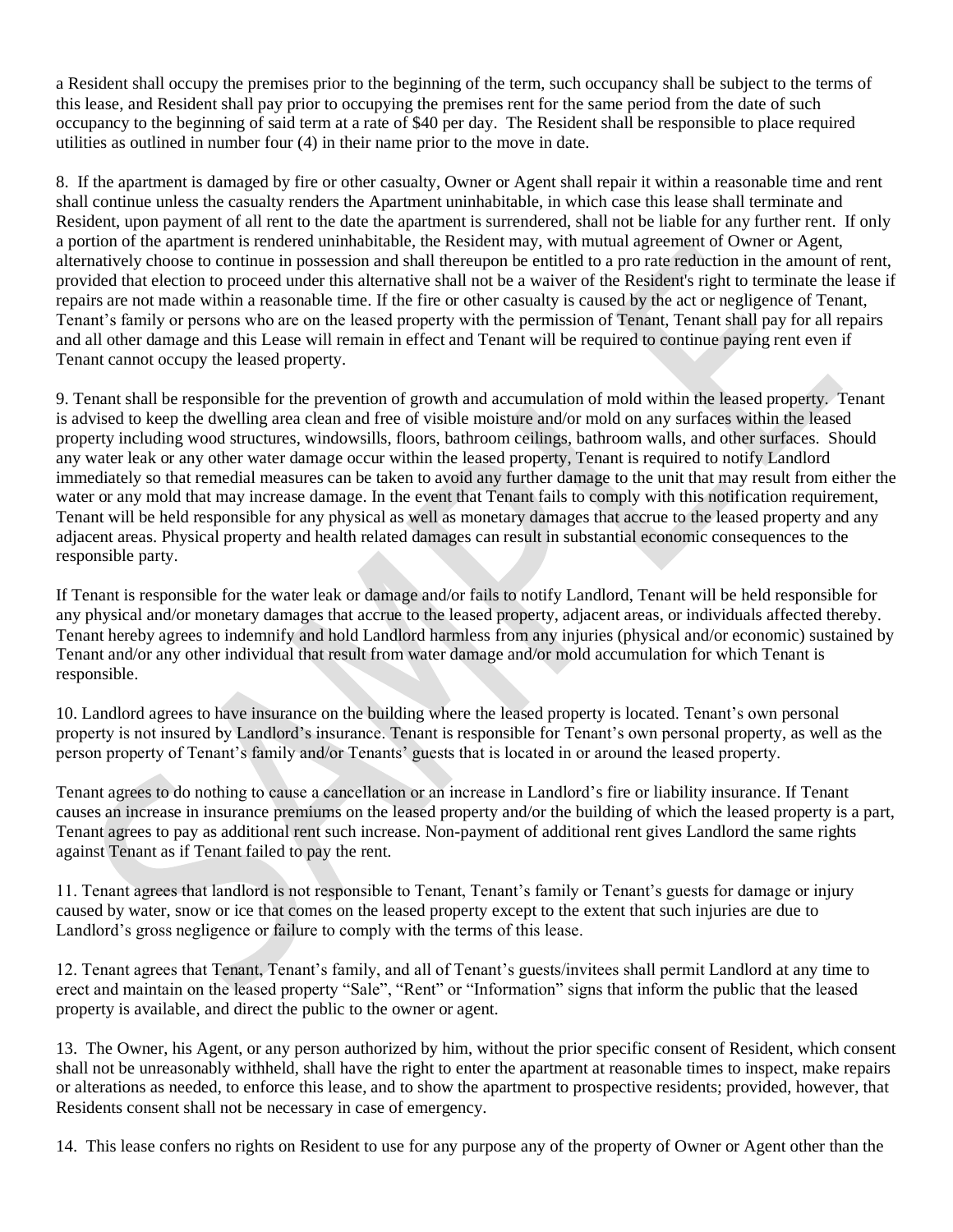interior of the apartment hereby leased, except the walks and roadways giving access thereto and such other areas, if any, as Owner or Agent may from time to time designate for the use of residents. When the use of Resident of any other portion of Owner or Agent's property is permitted it shall be subject to the rules and regulations established by Owner or Agent.

15. Resident agrees that he will comply and procure compliance of members of his family, and his guests with the occupancy regulations, which are printed hereon, and which are attached in SCHEDULE A.

16. If any monies due under this lease agreement are unpaid when due, resident authorizes any clerk of court, or any attorney of record, to appear for and confess judgment against Resident for the amount together with costs, interest and attorney's fees in the amount of 15% of the total rent due for the premises, collectable from any or all Residents, jointly and/or severally, or the amount of \$500.00 as attorney's fees, whichever amount is greater. This means confessed against Resident as many times as rent or monies due Owner under this lease agreement are unpaid. Owner will then have the right to proceed through legal action to collect monies due.

17. If Resident breaches a term or condition of this lease agreement or violates a rule as attached to this lease agreement, resident authorizes any attorney of record for Resident in any competent court to confess judgment against resident to recover possession of the real estate. This means that Owner will be entitled to possess the leased premises and Resident will have no right to remain on the premises. Owner will also have the right to recover damages for Resident's breach of the lease agreement or violation of a rule as attached to the lease agreement based upon the rent provided for the lease agreement. Owner may then proceed with legal action to obtain the right to immediate possession of the real estate through a writ of possession. The Owner may exercise these rights upon each breach by the Resident.

18. Resident agrees to make payment of rent due on the agreed time according to the payment plan chosen. If late payments occur a penalty will be imposed at the rate of \$50.00 first day late charge plus \$10.00 per day thereafter.

19. In the event that the premises demised or any part thereof is taken or condemned for a public or quasi-public use, this Lease shall, as to the part so taken, terminate as of the date title shall vest in the condemner, and rent shall abate in proportion to the square feet leased space taken or condemned or shall cease if the entire premises is taken. In either event the Resident waives all claims against the Owner by reason of the complete or partial taking of the demised premises, and it is agreed that the Resident shall not be entitled to any notice whatsoever of the partial or complete termination of this lease by reason of the aforesaid.

16. All notices required to be given by Owner to resident shall be sufficiently given by leaving the same upon the demised premises but notices given by Resident to Owner must be given by registered mail, and as against Owner the only admissible evidence that notice has been given by Resident shall be a registered mail return receipt by Owner to its agent.

20. It is expressly understood and agreed by and between the parties hereto that this lease and the riders attached hereto and forming a part hereof set forth all the promises, agreements, conditions and understandings between Owner or its agent and Resident relative to the demised premises and that there are not herein set forth. It is further understood and agreed that, except as herein otherwise provided, no subsequent alteration, amendment charge or addition to this lease shall be binding upon Owner or Resident unless reduced to writing and signed by them.

21. The term "Resident" used herein shall refer collectively to all persons named above, and signing this lease as Resident, and the liability of each such person shall be joint and several. Notice given by Owner or Agent to any person named as Resident, or any such person to Owner or Agent, shall bind all persons signing this lease as Resident.

22. WAIVER OF NOTICE TO QUIT, ETC.: Tenant hereby waives the usual notice to quit and agrees to surrender said premises at the expiration of said term, or the termination of this lease without any notice whatsoever and expressly waives all notices and demands which may or shall be required by any statute of this Commonwealth relating to forcible entry and detainer, or to landlord and tenant, or any other stature of law.

23. Bulk Beer, open house parties, and stolen property is forbidden. Smoking is prohibited inside the Property.

24. Any fines or fees levied on the Landlord by the Indiana Borough or the Indiana Police department which occurs as a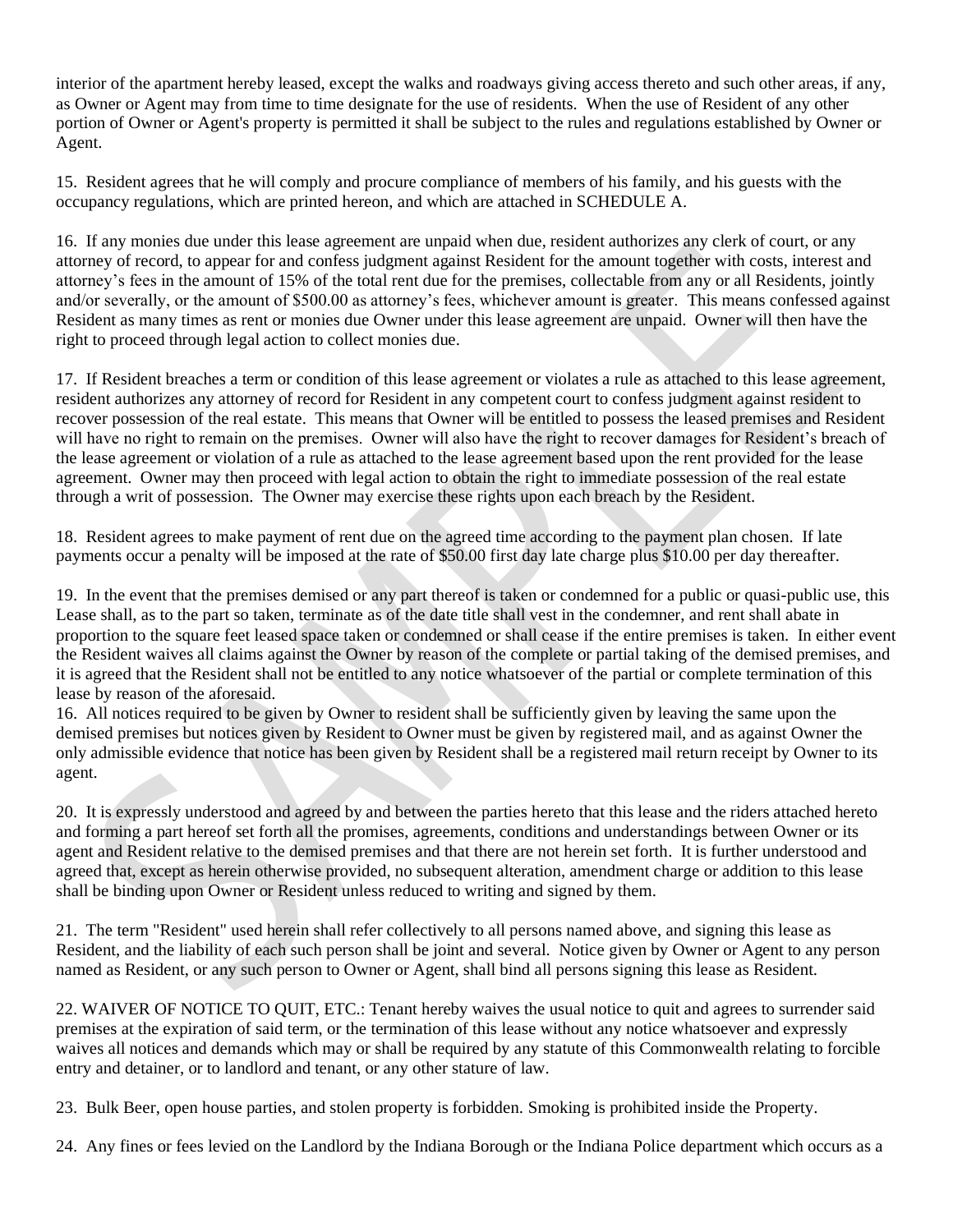direct result of the actions of the Residents shall become the financial responsibility of the Residents.

25. If the Resident receives two or more notices of violation either written or verbal from the Indiana Borough or Indiana Police Department this will be cause for immediate termination of this lease agreement and eviction, and money paid will be forfeited.

26. The Resident agrees to abide by all Indiana borough code enforcement regulations pertaining to garbage and refuse storage and collection. If the Landlord or the Resident receive notice of violation either written or verbal from the Indiana Borough all fines will become the responsibility of the Resident and may be cause for immediate termination of this lease agreement and eviction, and money paid will be forfeited.

27. Resident agrees that Owner or Agent has the right to ask any guest of resident to leave premises if owner or agent feels guest is behaving inappropriately or violating the terms of this lease agreement. Please behave as responsible adults.

Overnight Guest Policy- Overnight guests are limited to no more than two (2) guests per resident but never exceeding four (4) guests at one time at or around the premises. Guests cannot stay over for more than two consecutive nights twice a month. Guests are only permitted if all other tenants are in agreement. Landlord has the right to ask overnight guests to leave if they are violating the terms and conditions of the lease.

28. The premises will receive a basic cleaning prior to the move in date. Tenants are responsible for any additional cleaning which they feel is necessary as well as a thorough cleaning (as described in the moving out packet) upon vacating the premises.

29. All smoke alarms are in working order. Tenant is responsible for periodically testing alarms to ensure the battery is in working order. To test battery, press and hold the test button until it beeps. It is the responsibility of the Tenant to replace any nonfunctioning batteries. Tenants are prohibited from removing batteries from any and all smoke detectors or carbon monoxide detectors. Tenant must notify Landlord immediately if a smoke detector or monoxide detector continues to beep or chirp even with a new battery.

| Owner and or Agent:                                                                          | Date: |                      |
|----------------------------------------------------------------------------------------------|-------|----------------------|
| <b>Strong's Student Rental</b><br>442 Kimmel Rd<br><b>Home PA, 15747</b><br>$(724)$ 463-7222 |       | Resident<br>Resident |
| ssriup@hotmail.com<br>www.StrongStudentRentals.com                                           |       | Resident             |
|                                                                                              |       | Resident             |
|                                                                                              |       | Resident             |

Parking is available upon request at the premises for up to cars at a rate of \$\_\_\_\_\_\_ per assigned spot for the term of this lease agreement. **Parking spots are assigned on a first come first serve basis**.

Additional parking is available on a first come first serve basis at 314 South 11th Street and 848 Wayne Ave. at a rate of \$\_\_\_\_\_\_\_\_\_\_per assigned spot for the term of this lease agreement. Two additional parking spots are available at 931 Garman at a rate of \$\_\_\_\_\_ per term of lease on a first come, first serve basis.

Residents are not required to rent a parking spot.

Residents of 1077 Church St are permitted to purchase an Indiana Borough on street parking permit from the Borough. Only one permit per unit is available. Permission to purchase the permit from the Borough will be given by the Landlord on a first come first serve basis. All Borough parking regulations will apply.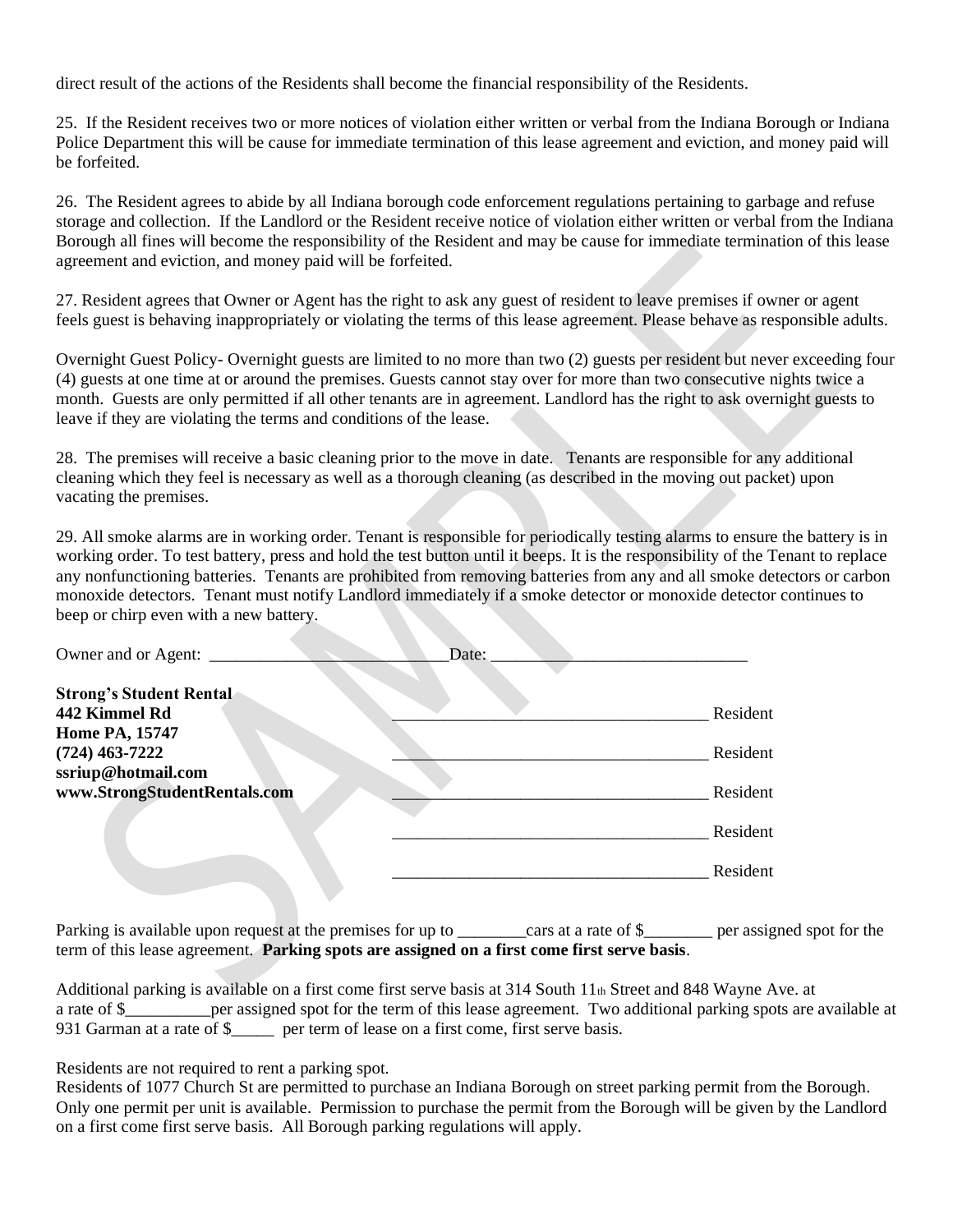## **SCHEDULE A - LIST OF RULES**

- 1. NO PETS ARE PERMITTED \$100 FOR LIQUIDATION OF DAMAGE EACH DAY.
- 2. NO NAILS SHALL BE DRIVEN IN THE WALLS OR WOODWORK AND NO PAINTING DONE, OR MODIFICATIONS MADE TO ELECTRIC, WATER OR GAS SERVICE UNLESS APPROVED BY OWNER.
- 3. PORTABLE HEATING UNITS ARE PROHIBITED. REFRIGERATORS AND WINDOW AIRCONDITIONER UNITS ARE PROHIBITTED UNLESS PRIOR ARRANGEMENTS HAVE BEEN MADE. A FEE OF \$50 PER SEMESTER PER A/C UNIT WILL APPY IF PERMISSION FOR THE USE OF AN A/C UNIT IS GRANTED BY THE LANDLORD. THIS FEE MUST BE PAID PRIOR TO MOVE IN.
- 4. NO MULTIPLE OUTLET PLUGS. SURGE PROTECTION DEVICES ARE PERMITTED.
- 5. NO FURNITURE SHALL BE DISASSEMBLED OR REMOVED WITHOUT NOTIFICATION OF OWNER. FURNITURE AND HOUSING FIXTURES (EXAMPLE: CLOSET DOORS) ARE NOT TO BE USED FOR ANYTHING OTHER THAN THEIR INTENDED PURPOSE (EXAMPLE: DRINKING GAMES).
- 6. DISCHARGED FIRE EXTINGUISHERS WILL BE RECHARGED BY OWNER IF EXTINGUISHER WAS USED ON A FIRE, AND THE OWNER IMMEDIATELY INFORMED OF SUCH USE. ALL OTHER DISCHARGED EXTINGUISHERS WILL BE RECHARGED AT TENANT'S EXPENSE.
- 7. KEEP ALL WINDOWS AND DOORS CLOSED DURING HEATING SEASON TO SAVE UTILITY COSTS. VIOLATIONS OF THIS RULE CAN LEAD TO ADDITIONAL ASSESSMENTS OF TENANTS.
- 8. TENANTS ARE TO OCCUPY PREMISES ONLY DURING SPECIFIC TERM OF LEASE. HOUSING DURING BREAKS MUST BE ARRANGED FAR IN ADVANCE WITH THE OWNER. RESIDENTS WHO STAY DURING BREAKS WILL BE CHARGED \$95 PER RESIDENT PER WEEK.
- 9. OWNER RESERVES RIGHT TO INSPECT THE APARTMENT ON SHORT NOTICE, AND ALSO DO ROUTINE MAINTENANCE WORK, AND TO SHOW APARTMENT TO PROSPECTIVE TENANTS.
- 10. ANY DAMAGES TO OWNER'S PROPERTY OR LEASE VIOLATIONS NOT CLAIMED BY A SPECIFIC RESIDENT WILL BE EQUALLY CHARGED AND EQUALLY HELD RESPONSIBLE BETWEEN ALL TENANTS.
- 11. DAMAGES OR OTHER CHARGES MUST BE PAID FOR RIGHT AWAY, SO THAT YOUR SECURITY DEPOSIT IS MAINTAINED IN FULL.
- 12. YOUR APARTMENT MUST BE THOROUGHLY CLEANED PRIOR TO VACATING. IF THIS IS NOT DONE TO THE SATISFACTION OF THE OWNER, AN APPROPRIATE AMOUNT WILL BE RETAINED FROM DEPOSITS. DETAILED CLEANING INSTRUCTONS WILL BE PROVIDED.
- 13. CHRISTMAS DECORATIONS AND TREES MUST BE REMOVED AND DISPOSED OF PROPERLY BEFORE LEAVING FOR BREAK. OUTDOOR LIGHTS MUST COMPLY WITH BOROUGH CODE. THOSE WHICH DO NOT ARE SUBJECT TO IMMEDIATE REMOVAL BY LANDLORD.
- 14. GARBAGE DISPOSAL IS THE RESPONSIBILITY OF THE TENANT EXCEPT WHERE NOTED ON LEASE. IF LANDLORD OR AGENT IS FORCED TO REMOVE TENANT'S GARBAGE, TENANTS WILL BE CHARGED A FEE OF \$30 PER BAG.
- 15. THE RECYLCING SERVICE WILL ONLY ACCEPT CLEAN UNBROKEN GLASS, ALUMINUM AND TIN in the green bin and #2 plastics such as water bottles and milk containers in the blue bin. **DO NOT PLACE CARDBOARD OR PAPER ITEMS IN YOUR RECYCLING BINS! IF LANDLORD OR**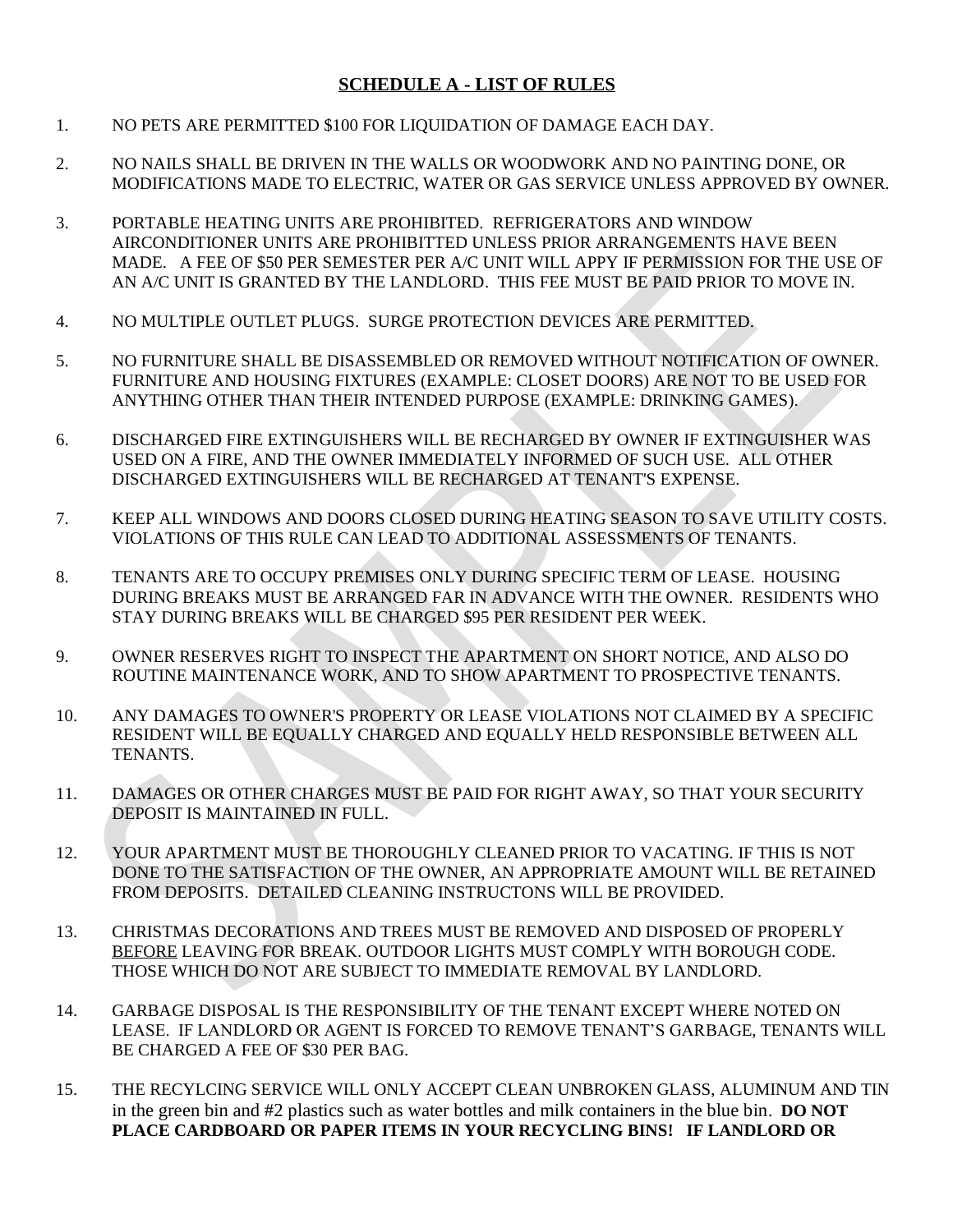### **AGENT IS FORCED TO SORT YOUR RECYLCING BIN, YOU WILL BE CHARGED A FEE OF \$30.**

- 16. BICYCLES ARE NOT PERMITTED IN LIVING AREAS.
- 17. NO SUNBATHING IS PERMITTED ON ROOF.
- 18. NO PARKING OF VEHICLES ON LAWN.
- 19. APPLIANCES AND FIXTURES OF APARTMENT ARE TO BE USED FOR THEIR INTENDED PURPOSE ONLY. FOR EXAMPLE: BATHTUBS OR SINKS ARE NOT TO BE USED FOR COOLING BEVERAGES.
- 20. NO SANITARY NAPKINS TO BE FLUSHED DOWN TOILETS. ALSO STRAINERS ARE TO BE USED ON ALL DRAINS. CLOGGED PLUMBING WILL BE REPAIRED AT TENANTS' EXPENSE.
- 21. IN UNITS WHERE LANDLORD PAYS FOR HEATING EXPENSE, THERMOSTATS SHOULD BE SET NO HIGHER THAN 72\* AND ALL THERMOSTATS SHOULD BE SET AT 55\* DURING SEMESTER BREAK.
- 22. NO EXCESSIVE REFUSE SHALE BE STORED ANYWHERE ON THE PREMISIS.
- 23. INTERIOR FURNITURE IS NOT PERMITTED OUTSIDE OF RESIDENCE.
- 24. KEYS ASSIGNED TO YOU MAY NOT BE GIVEN TO ANYONE ELSE. TENANTS WILL BE CHARGED \$20.00 FOR LOST KEY REPLACED BY LANDLORD, AND AN ADDITIONAL \$25.00 IF LANDLORD HAS TO LET TENANT IN. ALSO, ENTRANCE INTO YOUR LOCKED APARTMENT IS BY KEY ONLY. NO BREAKINS.
- 25. OUTDOOR FIRES OF ANY TYPE AS WELL AS FIREWORKS AND BARBAQUE GRILLS ARE PROHIBITED.
- 26. SHOWER CURTAINS AND RODS TO BE PROVIDED BY TENANTS, AND DAMAGE FROM SLOPPY USE OF BATH AND SINKS WILL BE CHARGED TO TENANTS.
- 27. YOUR DWELLING IS TO BE USED AS A RESIDENCE ONLY BY THE PERSONS SPECIFIED ON THE LEASE.
- 28. ILLEGAL USE OF DRUGS AND ALCOHOL NOT PERMITTED.
- 29. TENANT IS RESPONSIBLE FOR HIS OR HER BEHAVIOR OR ACTIONS AS WELL AS FOR ANY GUEST IF DAMAGES OR OTHER COMPLICATIONS RESULT. PLEASE BEHAVE AS RESPONSIBLE ADULTS. OVERNIGHT GUEST POLICY- OVERNIGHT GUESTS ARE LIMITED TO NO MORE THAN TWO (2) GUESTS PER RESIDENT BUT NEVER EXCEEDING FOUR (4) GUESTS AT ONE TIME AT OR AROUND THE PREMISES. GUESTS CANNOT STAY OVER FOR MORE THAN TWO CONSECUTIVE NIGHTS TWICE A MONTH. GUESTS ARE ONLY PERMITTED IF ALL OTHER TENANTS ARE IN AGREEMNT. LANDLORD HAS THE RIGHT TO ASK OVERNIGHT GUESTS TO LEAVE IF THEY ARE VIOLATING THE TERMS AND CONDITIONS OF THE LEASE.
- 30. CANDLES AND INCENSE ARE NOT PERMITTED, EXCEPT BIRTHDAYS. SMOKING IS PROHIBITED INSIDE THE PROPERTY.
- 31. STORAGE OR PARKING BY NON-RESIDENTS IS NOT PERMITTED NOR BY TENANTS LEAVING APARTMENT AND NOT RETURNING.
- 32. ALL PERSONAL ITEMS MUST BE REMOVED FROM THE PREMISES BY THE ENDING DATE OF THE LEASE AGREEMENT UNLESS PRIOR ARRANGEMENTS HAVE BEEN MADE.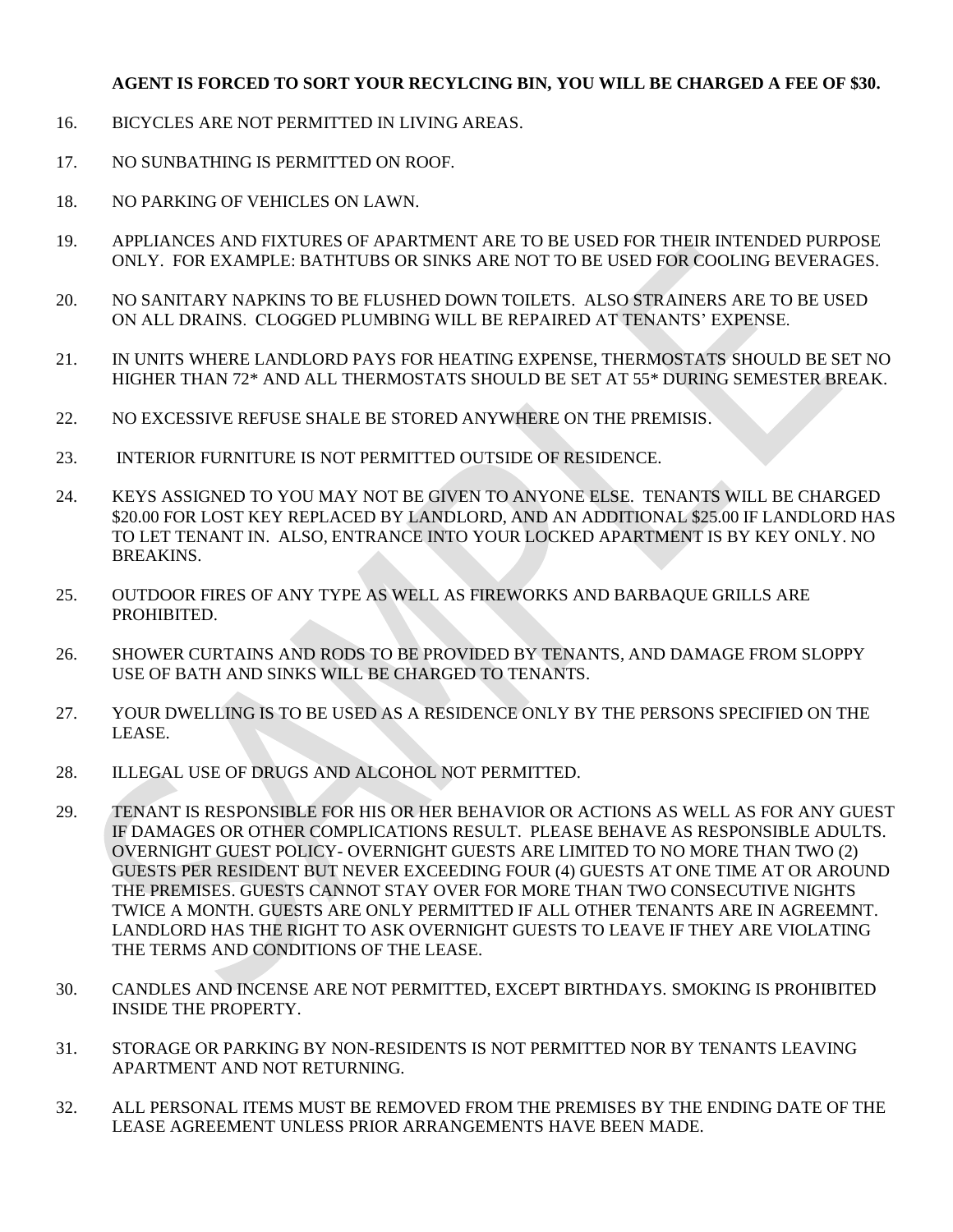- 33. PARKING SPACES ARE FOR TENANTS ONLY, NOT VISITORS. A PERMIT IS REQUIRED WHETHER THE SPACE IS RENTED OR FREE.
- 34. FIREARMS AND WEAPONS OF ANYTYPE ARE PROHIBITED ON THE PREMESIS. THIS APPLIES TO GUESTS AS WELL AS TENANTS.
- 35. OWNER WILL MAKE ALL REPAIRS OR A PERSON SPECIFIED BY OWNER. NO REPAIRS BY TENANTS ARE PERMITTED.
- 36. VIOLATIONS OF RULES MAY BE CAUSE FOR IMMEDIATE TERMINATION OF LEASE AND EVICTION, AND MONEY PAID WILL BE FORFEITED.
- 37. FAILURE TO TURN CITY-PARKING PERMITS BACK TO LANDLORD AT TERMINATION OF LEASE WILL RESULT IN \$50 FINE PAID TO THE LANDLORD.
- 38. BLINDS AND WINDOW COVERINGS ARE TO BE TO BE PROVIDED BY TENANTS. AS A CURTSEY WE WILL LEAVE UP PREVIOUS TENANTS WINDOW TREATMENTS IF LEFT BEHIND (OUR CLEANING COMPANY IS NOT RESPONSIBLE FOR CLEANING THESE ITEMS).
- 39. RESIDENTS MUST NOTIFY STRONG'S STUDENT RENTAL TO SCHEDULE A PICK UP OF ANY ITEMS (FURNITURE, WINDOW BLINDS AND TREATMENTS, ETC...) ALREADY PROVIDED IN THE RENTAL WHICH THEY DO NOT WISH TO USE. PROVIDED ITEMS MUST BE KEPT IN THE APARTMENT/HOUSE UNTIL PICK UP AND MAY NOT BE PLACED ON THE PORCH OR ANYWHERE ELSE THAT MAY CAUSE DAMAGE TO THE ITEM.
- 40. RESIDENT AGREES THAT OWNER OR AGENT HAS THE RIGHT TO ASK ANY GUEST OF RESIDENT TO LEAVE PREMISES IF OWNER OR AGENT FEELS GUEST IS BEHAVING INAPPROPRIATELY OR VIOLATING THE TERMS OF THIS LEASE AGREEMENT. PLEASE BEHAVE AS RESPONSIBLE ADULTS.
- 41. OWNER OR AGENT IS NOT RESPONSIBLE FOR PLACING LOCKS OR PROVIDING KEYS FOR EXISTING LOCKS ON BEDROOM DOORS. A RESIDENT WHO DESIRES A LOCK ON HIS/HER DOOR MUST FIRST CONTACT OWNER OR AGENT FOR PERMISSION.
- 42. RESIDENTS ARE NOT PERMITTED TO ENTER OR HAVE ACCESS TO BASEMENTS OR OTHER AREAS OF THE PREMISES THAT ARE LOCKED BY THE OWNER.
- 43. BARS, BEER PONG TABLES, TUBS FOR KEGS AND ANY OTHER ITEMS ASSOCIATED WITH DRINKING GAMES OR MASS CONSUMPTION OF ALCOHOL IS PROHIBETED.
- 44. SWIMMING POOLS OF ANY TYPE OR SIZE ARE PROHIBITED. THIS RULE INCLUDES WADINGPOOLS AND/OR BABY POOLS.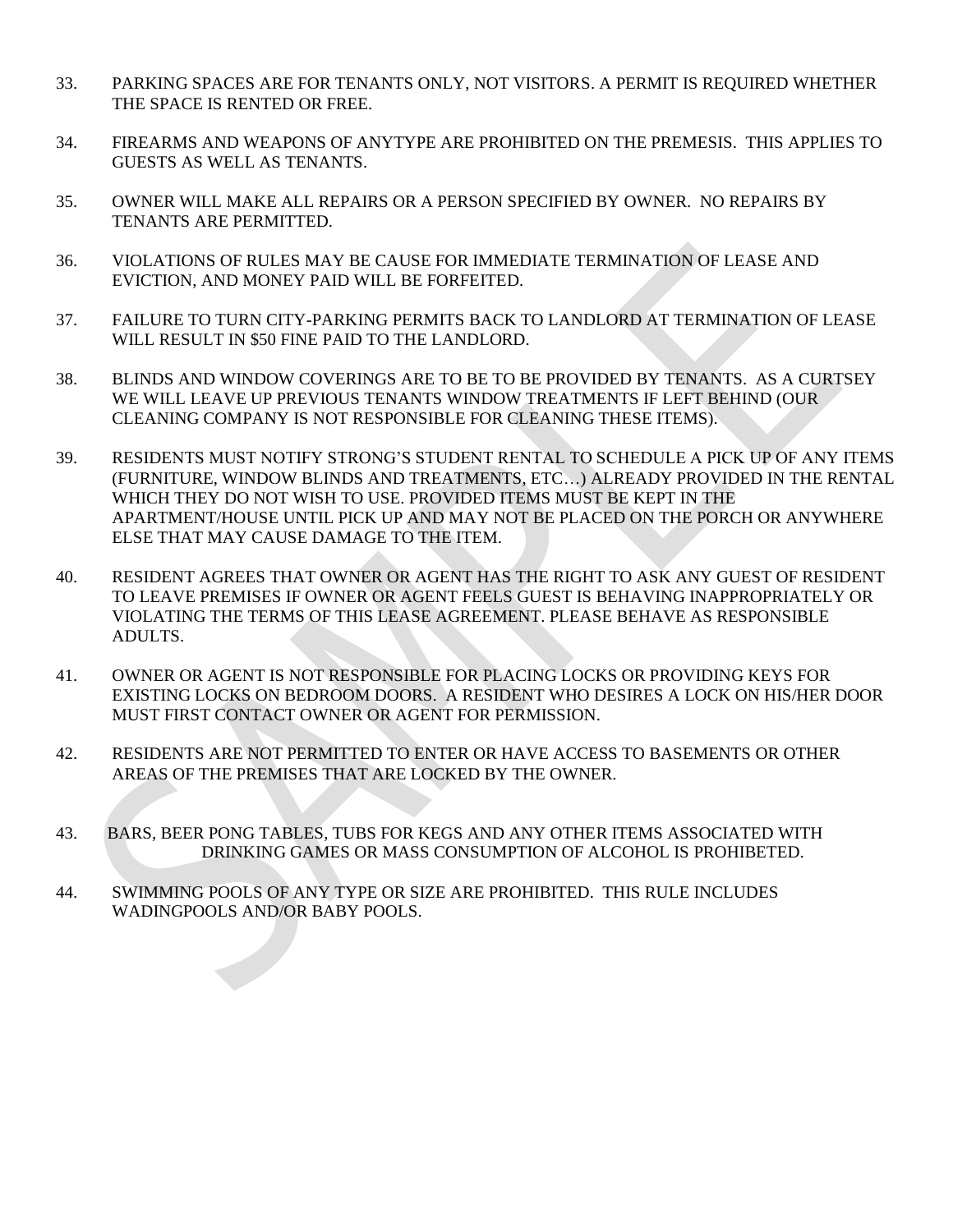# **ADDENDUM TO LEASE TENANT DAMAGE/REPAIR AND SERVICE CHARGES**

The tenant, intending to be legally bound, agrees that this list of charges shall be part of the lease:

Discharged Fire Extinguisher \$35.00 Replace missing smoke detector \$25.00 each Replace missing smoke detector battery \$12.00 each (includes \$10.00 fine)

Replace lost key \$25.00 each Re-Key apartment (keys not returned at move-out) \$75.00 per door Replace Parking permits  $$50.00$  each

Debris or trash clean up  $$30$  per bag + \$45 per hour labor (Including abandoned possessions, broken furniture, etc.)

Full apartment clean \$300 minimum. Fees may be higher. Partial clean \$ 75.00 per room (Fees apply if cleaning instructions are not followed.) Clean oven or refrigerator \$50.00 each Replace drip pans on stove \$10.00 each Carpet replacement (due to damages) Prevailing price + labor Flooring replacement (due to damages) Prevailing price + labor Painting (due to damages) \$50.00 per room

Illegal pets \$100 per day + damages Pet damages Material cost + labor @ \$45 per hour Noise violations  $$ 100 per incident$ Garbage violations  $$ 50 per incident$ Bulk alcohol violation \$100 per incident (keg, party ball, excessive cans, bottles or cups). Do NOT leave cans, bottles, cups or garbage on porches \$100 per incident

Damage repairs & replacement of damaged items. Material cost + labor @ \$45 per hour

Broken single pane window \$75 + labor @ \$45 per hour Broken double pane window Material cost +labor @ \$45 per hour Missing or broken screen Material cost +labor @ \$45 per hour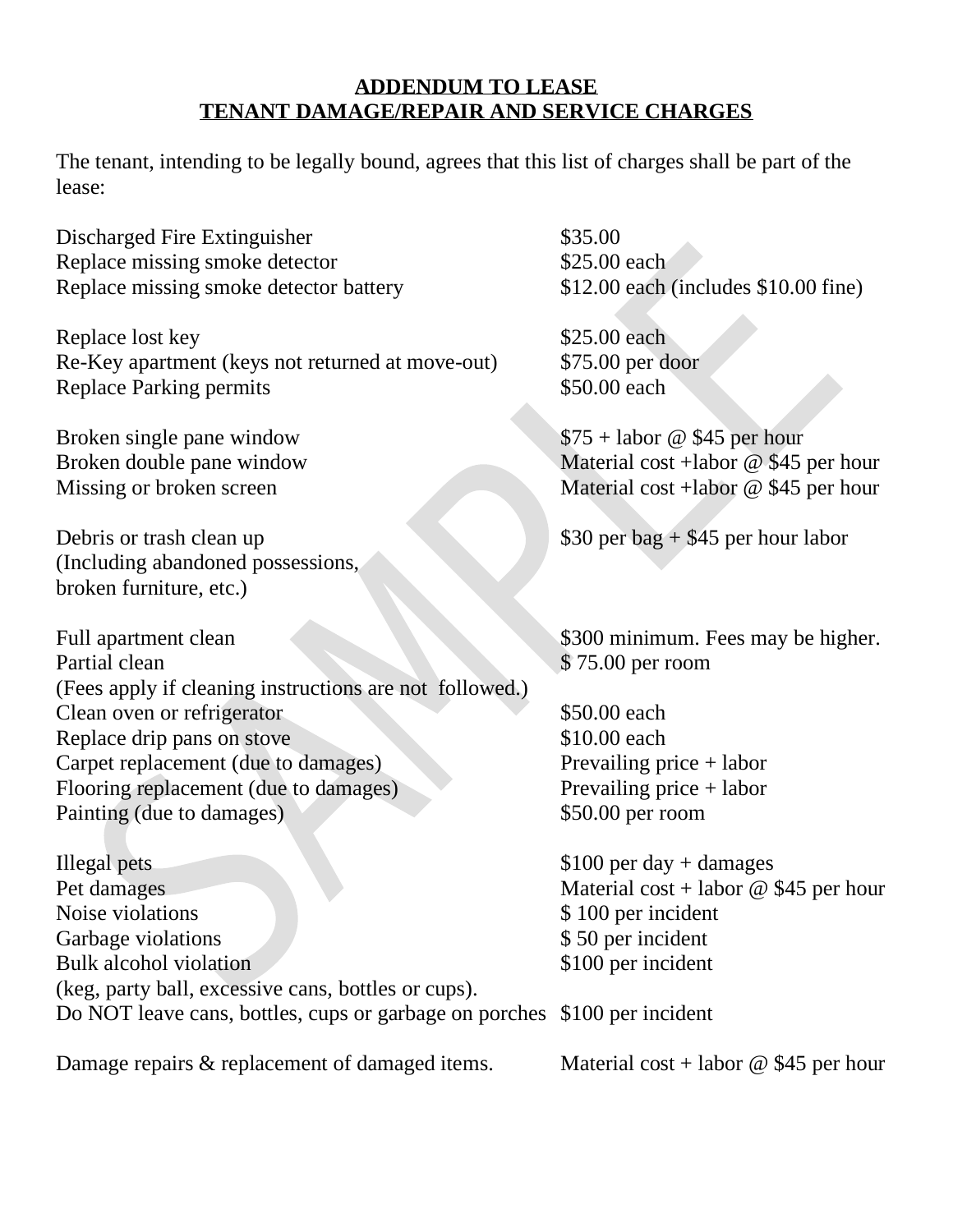## **PLEASE READ THOROUGHLY**

**Return this signed parental form to our above listed address. Please make a copy of it for your records. Retain the copy of the lease given to your son or daughter for your records. Most questions can be answered on our website: www.strongstudentrentals.com**

## **Parental Consent Form For Permission To Sign Strong's Rental Lease**

Your son/daughter has signed the lease and has received a signed copy of the lease for your records. Please refer to it for all information (rental address, rent, late fees, and list of rules and regulations). All residents have a period of **10 days** after the date of the lease signing to return the *"Parental Consent Form For Permission To Sign Strong's Rental Lease"* to the owner or agent. **If the**  *"Parental Consent Form for Permission to Sign Strong's Rental Lease"* **is not returned by the indicated date, Strong's Student Rental has the option to remove that Residents name from the lease. We have the option to NOT rent to a tenant who does not have parental co-signers.** 

**As Parental Co-Signer you are only financially responsible for your son or daughter. You will not be held financially responsible for the outstanding debt of any of the other residents who are party to the lease agreement incorporated by reference. Strong's Student Rental acknowledges and agrees that your financial responsibility is exclusive to the resident for whom this document applies.** 

### **PLEASE PRINT CLEARLY! ALL information is secure. It will NOT be shared with a third party. RESIDENTS MUST HAVE A PARENTAL/GUARDIAN CO-SIGNERS WHO WILL ASSUME ALL RESPONSIBILITIES AND PAYMENTS IF NEEDED. SIGNATURES FROM BOTH PARENTS/GUARDIANS ARE REQUIRED IF PARENTS ARE LEGALLY MARRIED.**

| <b>Tenant's Information</b>                                   |                                                                                                                 |
|---------------------------------------------------------------|-----------------------------------------------------------------------------------------------------------------|
| Tenant's Complete Name: __________                            |                                                                                                                 |
|                                                               |                                                                                                                 |
|                                                               |                                                                                                                 |
| IUP Email (? @iup.edu):                                       | Personal Email: National Secretary Analysis and Secretary Analysis and American Secretary Analysis and American |
| Home Address:                                                 |                                                                                                                 |
|                                                               |                                                                                                                 |
| Have you rented with anyone in the past? $\Box$ Yes $\Box$ No |                                                                                                                 |
|                                                               |                                                                                                                 |
|                                                               |                                                                                                                 |
| Phone: $\frac{1}{\sqrt{1-\frac{1}{2}}\cdot\frac{1}{2}}$       |                                                                                                                 |

**Please make sure this information is filled out by both Parental Co-Signers who will be held accountable for paying the rent if a problem arises with the tenant. Payments may be: cash, money order, check, Visa, Master Card, or Discover.**

## **1st Parental/Guardian Co-Signer Information**

Parent or Guardians Complete Name: \_\_\_\_\_\_\_\_\_\_\_\_\_\_\_\_\_\_\_\_\_\_\_\_\_\_\_\_\_\_\_\_ Are you a Jr. or a Sr. \_\_\_\_\_\_\_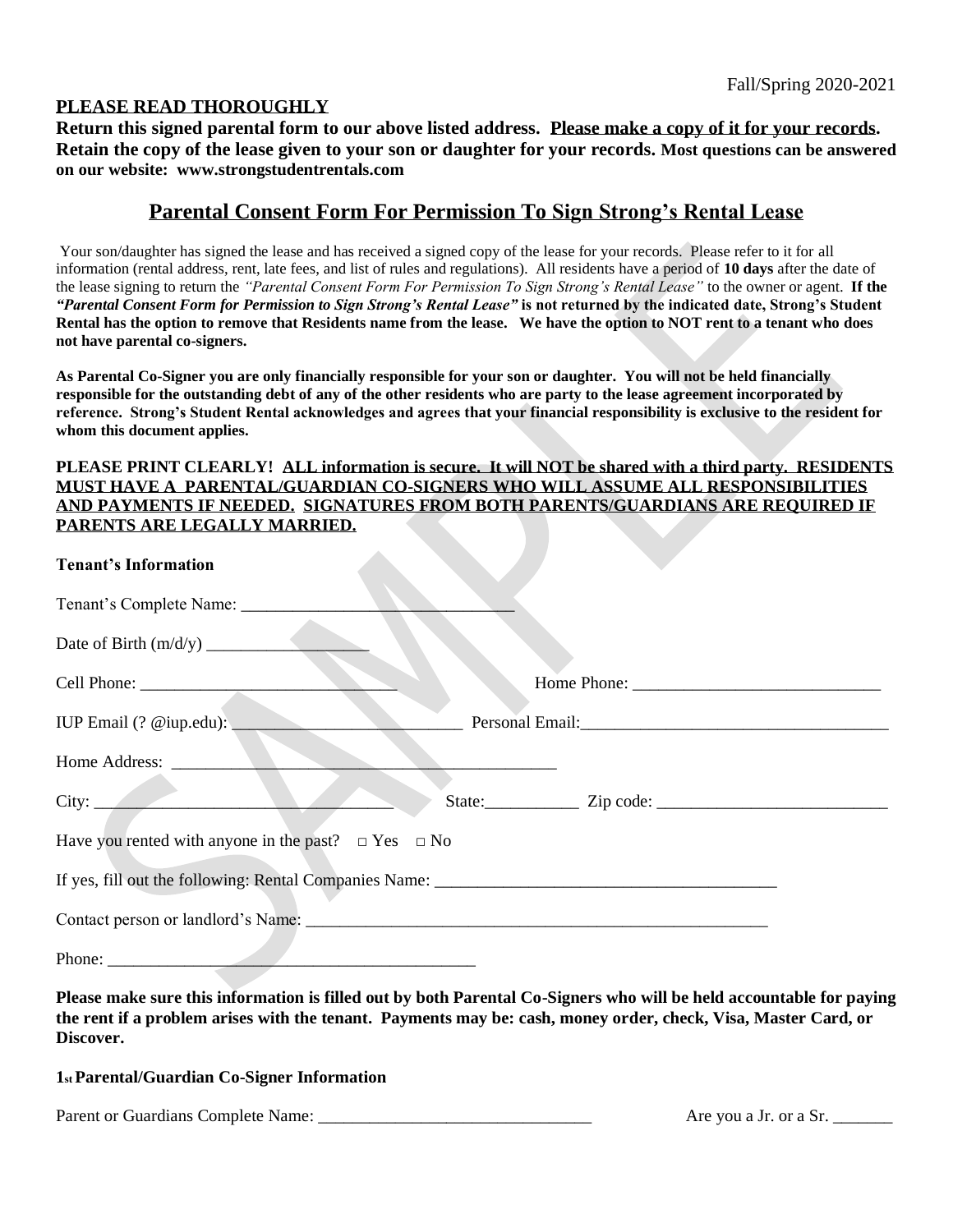|                                                           | $\Box$ Single | $\Box$ Divorced        |
|-----------------------------------------------------------|---------------|------------------------|
|                                                           |               |                        |
|                                                           |               |                        |
|                                                           |               |                        |
|                                                           |               |                        |
| State: $\frac{1}{\sqrt{1-\frac{1}{2}} \cdot \frac{1}{2}}$ |               | $\mathsf{Zip code:}\_$ |

**If you are single or divorced (and have not remarried), and you are assuming FULL FINANCIAL RESPONSIBILITY for your son or daughter, a 2nd parental co-signer is not required. If you are single or divorced (and have not remarried) and your ex-spouse or another individual is assuming part or full responsibility for the rent, then that individual needs to fill out the 2nd Parental/Guardian Co-Signer Information. If you are married, your spouse must fill out the 2nd Parental/Guardian Co-Signer Information.** 

 $\mathcal{L}$ 

| 2nd Parental/Guardian Co-Signer Information |        |                        |  |  |
|---------------------------------------------|--------|------------------------|--|--|
| Parent or Guardians Complete Name:          |        | Are you a Jr. or a Sr. |  |  |
|                                             |        |                        |  |  |
| Home Phone: (if different from cell)        |        |                        |  |  |
|                                             |        |                        |  |  |
|                                             |        |                        |  |  |
| City:                                       | State: | Zip code:              |  |  |

### **Both Parental/Guardian Co-Signers need to read and sign for the below information. The below address and rent payments should be transferred from what was given to your son/daughter on their lease.**

(Student's Name)\_\_\_\_\_\_\_\_\_\_\_\_\_\_\_\_\_\_\_\_\_\_\_has my permission to sign a lease renting a house/apartment located at the following address: for the time period of the Friday before the first day of fall semester classes through the day of spring semester graduation. The residents are each responsible for a rental fee in the amount of \$\_\_\_\_\_\_\_\_\_\_ per resident per semester.

**Please choose one of the following payment plans for your son or daughter.** Residents must adhere to the plan they choose. All penalties and late fees will be applied according to the dates indicated with each plan. **Payments may be: cash, check, Visa or Master Card.**

> Plan  $\#1$ : A lump sum payment for each semester due on or before September  $14<sub>th</sub>$ for the Fall and February 4th for the spring.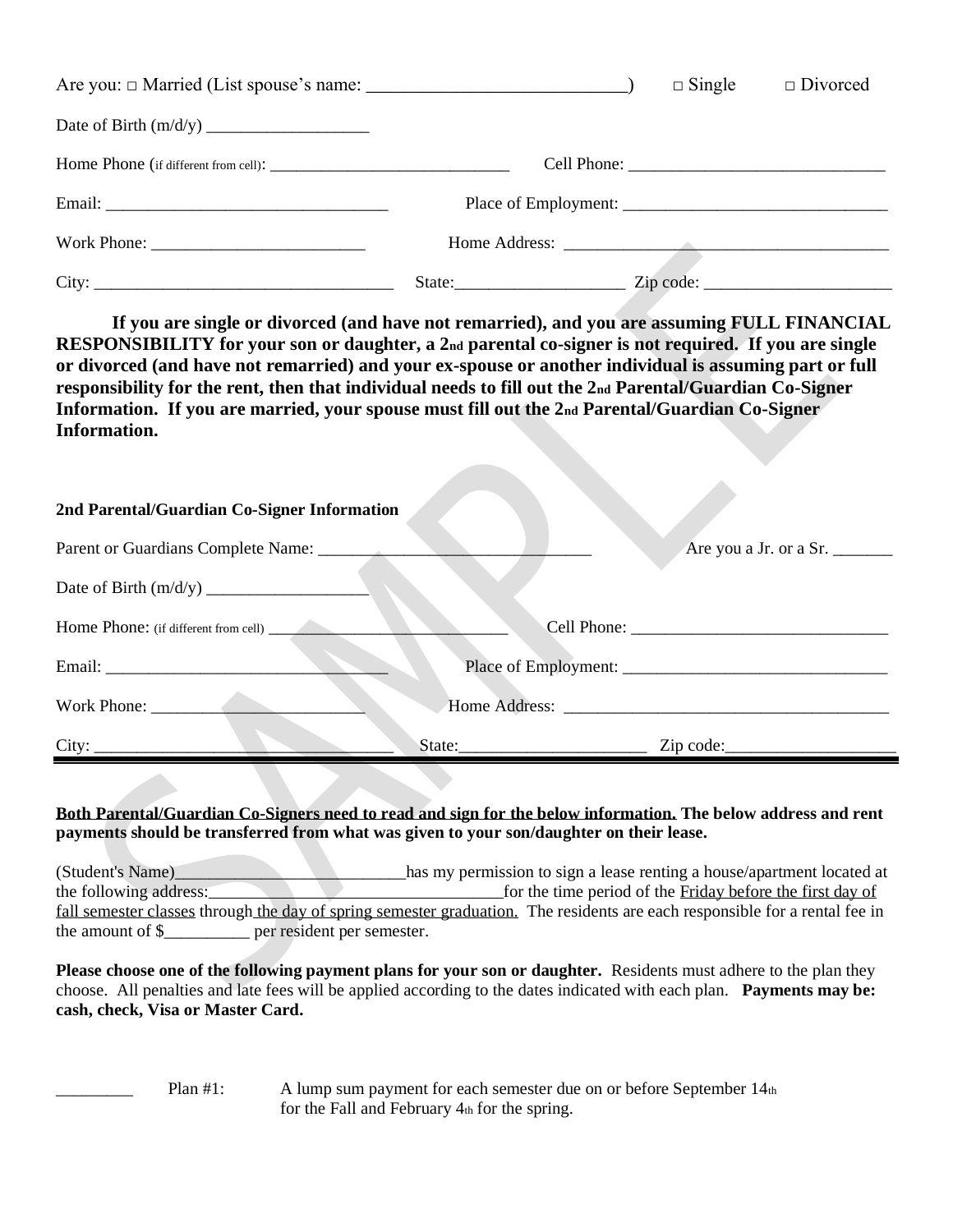Plan #2: Two equal payments for each semester. Payments for the fall semester would be due July 1st and on or before September 14th. Payments for the Spring semester would be due November 1st and on or before February 4th.

**Fall semester rent must be paid in full by September 14th, 2020. Spring semester rent must be paid in full by February 4th, 2021.**

### **If the rent payment is received later than date, then a \$50.00 first day late charge plus \$10.00 per day thereafter is due in addition to the payment.**

I further understand that the amount of \$250.00 in cash, money order, certified or cashier's check, visa or mastercard is due as a deposit on the date the lease is signed, subject to paragraph 10 on lease.

| As legal guardians/parents of              | we will accept full responsibility |
|--------------------------------------------|------------------------------------|
| for the payment of the rent and utilities. |                                    |

This permission form must be signed and dated by both parents and/or guardians co-signers who are sharing responsibility for the resident's rent. This form must be returned 10 days after the date of the lease signing.

Upon failure of the lessee, the student, to pay the installments of rent as due, keep all the covenants of the lease, which is hereby incorporated by reference, or remove from the premises at the determination of the same, then the lessee, and parents/guardians, hereby authorizes and empowers any attorney of any court of record of Pennsylvania, to appear in said court and confess a judgment in an immediate issuing of a writ of possession to include a clause for costs and rent due, without asking lease of court against the student and against the parents/guardians, an authorizes an attorney's commission of 15%.

*(Information is continued on next page)*